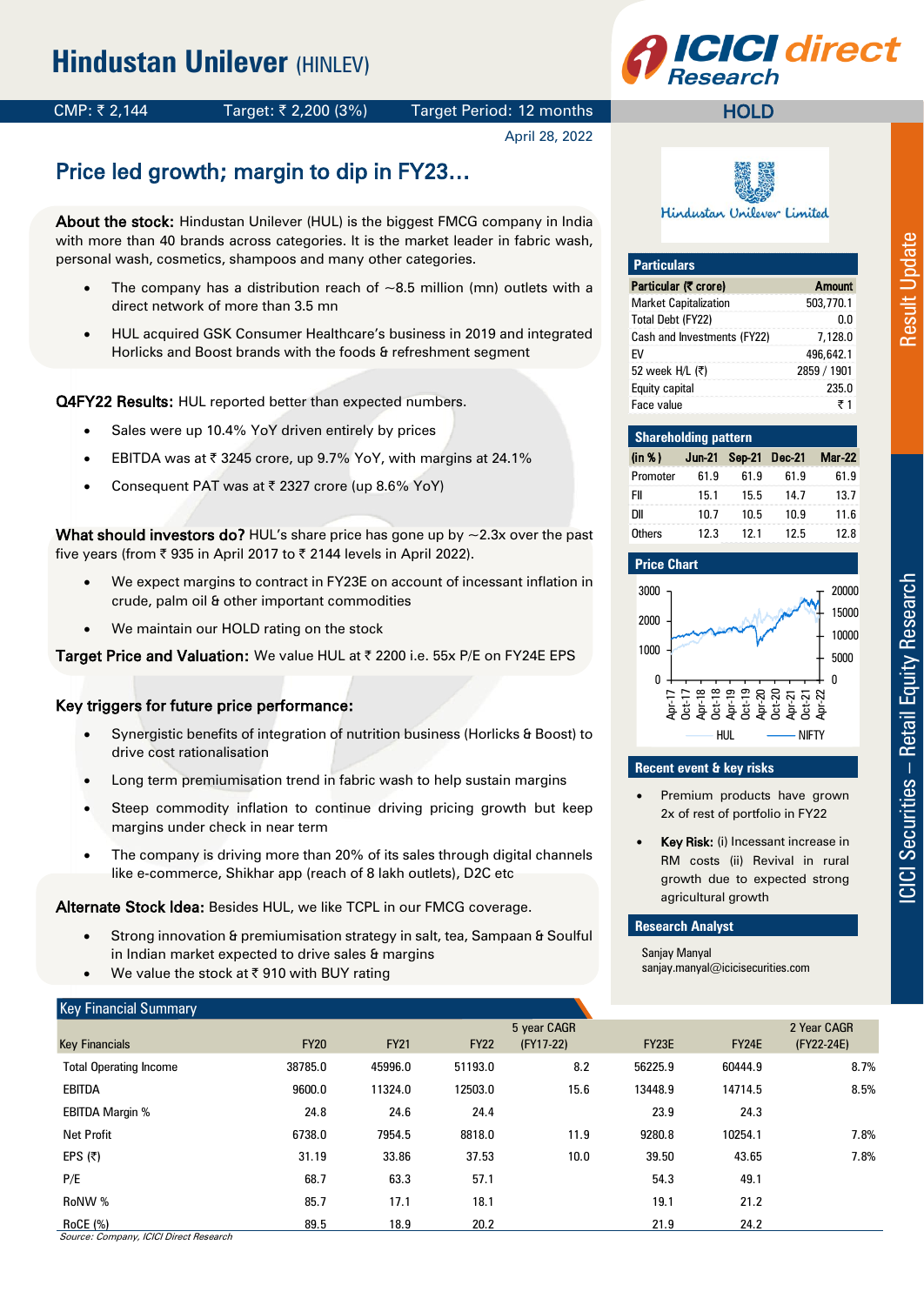#### Key takeaways of recent quarter & conference call highlights

Q4FY22 Results: Volumes flat; cut in ad-spends & other costs protect margins

- Net sales grew 10.4% to  $\bar{\tau}$  13190 crore led by aggressive price hikes in home care segment. The company reported flat volumes in Q4 and 3% volume growth in FY22
- Home care segment revenues witnessed strong growth of 24% in Q4 and 19% in FY22 driven by price hikes to pass on steep inflation in crude based raw material
- The fabric wash category saw high double-digit growth driven by growth across the portfolio with mid-single digit volume growth. The household care category grew in high double-digit. Dishwash and surface cleaners both performed well
- Beauty & personal care segment grew 4% in Q4 and 8% in FY22. The company has not passed on palm oil inflation entirely mainly to sustain market share. Skin cleansing saw double-digit growth driven by pricing. Skin Care premium portfolio growth came in double-digit whereas Glow & Lovely, Talc & colour cosmetics were impacted by slower growth in discretionary category. Oral care also saw soft sales
- Lakme's 30% sales is contributed by online channels. HUL will focus on growing through influencer marketing for beauty products. It will also reach out directly to consumers through its B2C platforms
- Foods & refreshment segment grew 5% in Q4 and 7% in FY22. Under the beverages category, tea continues strong performance and coffee witnessed double-digit growth. Rise in market share and penetration gains continue for health food drinks. Double-digit growth for foods was led by ketchup, jams and soups. Ice cream also saw double-digit growth with new launches planned ahead of the season
- In FY22, 16 brands crossed ₹ 1,000 crore sales. Surf-Excel & Brooke Bond became ₹ 5000 crore brand whereas Wheel, Horlicks, Lifebuoy, Glow & Lovely, Vim, Rin & Dove clocked more than 2,000 crore sales. Ponds, Clinic-Plus, Lux, Lakme, Kissan, Bru & Kwality Walls touched 1,000 crore sales
- The company is continuously increasing its direct & indirect distribution reach. Its effective coverage & store level assortments have been 1.15x of pre-Covid levels
- Some key raw material related commodities like crude & palm oil are up 60% in last one year & plastics & soda ash are up 20% & 30%, respectively in similar period. Net material inflation for the company is 4.5x in March-22 quarter compared to June-20 quarter
- HUL has stepped up prices to the tune of 7% in FY22 and incurred gross saving of 7%. Its premium product portfolio has grown by 2x compared to rest of the portfolio
- The company is taking measures to riposte high commodity inflation through efficient buying. Moreover, it is also taking calibrated pricing action through bridge packs in all commodity impacted categories. It is also driving premiumisation in select geographies
- The integration of acquired Nutrition portfolio (Horlicks & Brand) has been completed. The distribution reach of these brands doubled after acquisition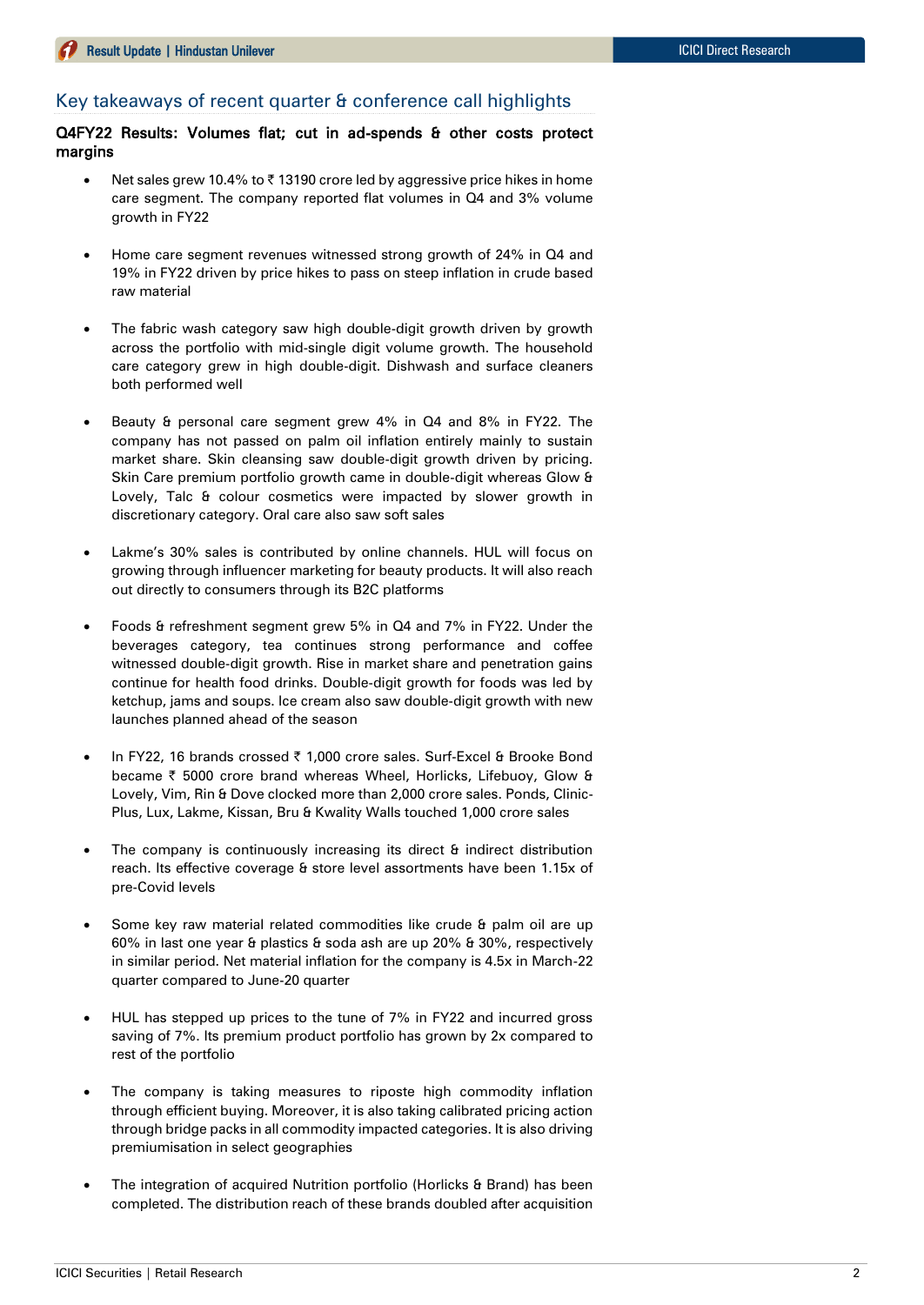- Ban on palm oil exports from Indonesia is temporary hurdle for supplies & it would get resolved soon. However, palm oil prices are expected to remain firm
- Rising prices of crude and edible oils continues to be a challenge and will affect margins in the short term. Inflation is expected to impact sales volumes and growth is expected to be price-led in near future. The company will work towards reducing distribution and packing costs to improve margins
- The board has recommended a final dividend of  $\bar{\tau}$  19/share for FY22. Together with the interim dividend of  $\bar{\tau}$  15/share declared, the total dividend for FY22 amounts to  $\bar{\tau}$  34/ share
- FMCG market volumes are on a declining trend (5-7% de-growth). Demand slowdown is more prominent in rural regions (8-10% de-growth) & discretionary categories

| <b>Exhibit 1: Peer Comparison</b> |              |       |            |         |                           |      |      |                                                                                                  |      |        |      |      |                |      |      |                 |       |       |       |
|-----------------------------------|--------------|-------|------------|---------|---------------------------|------|------|--------------------------------------------------------------------------------------------------|------|--------|------|------|----------------|------|------|-----------------|-------|-------|-------|
| Sector / Company                  | <b>CMP</b>   | ΤP    |            |         | Sales growth (%)<br>M Cap |      |      | <b>EBITDA Margins (%)</b>                                                                        |      | P/E(x) |      |      | <b>RoE</b> (%) |      |      | <b>RoCE (%)</b> |       |       |       |
|                                   | $\mathbf{E}$ |       | (て) Rating |         |                           |      |      | (₹ Cr) FY22E FY23E FY24E FY22E FY23E FY24E FY22E FY23E FY24E FY22E FY23E FY24E FY22E FY23E FY24E |      |        |      |      |                |      |      |                 |       |       |       |
| Dabur India (DABIND)              | 560          | 745   | Buv        | 98.242  | 15.6                      | 10.1 | 11.2 | 20.7                                                                                             | 21.3 | 21.6   | 51.2 | 45.7 | 40.9           | 22.7 | 23.2 | 23.2            | 26.0  | 27.3  | 27.8  |
| Colgate (COLPAL)                  | 1636         | 1575  | Hold       | 37.937  | 6.4                       | 9.0  | 9.8  | 30.7                                                                                             | 30.2 | 30.1   | 36.3 | 34.2 | 31.0           | 84.9 | 86.6 | 89.7            | 109.6 | 112.7 | 116.7 |
| Tata Consumer (TATGLO)            | 799          | 910   | Buv        | 70.404  | 8.9                       | 8.4  | 9.7  | 13.9                                                                                             | 14.6 | 14.9   | 65.1 | 54.4 | 47.1           | 7.2  | 8.3  | 9.2             | 8.9   | 9.9   | 10.8  |
| Zydus Wellness (ZYDWEL)           | 1.670        | 2.200 | Buv        | 10.819  | 10.4                      | 9.6  | 10.5 | 18.2                                                                                             | 19.5 | 20.1   | 33.1 | 27.2 | 23.3           | 6.9  | 8.3  | 9.4             | 6.7   | 8.0   | 9.1   |
| Hindustan Unilever (HINLEV)       | 2144         | 2200  | Hold       | 503,770 | 11.3                      | 9.8  | 7.5  | 24.8                                                                                             | 24.3 | 24.7   | 57.1 | 54.3 | 49.1           | 18.1 | 19.1 | 21.2            | 20.2  | 21.9  | 24.2  |

Source: Company, ICICI Direct Research

Despite very high commodity inflation & pressure on rural volumes, the company was able to sustain volumes & operating margins through lower ad-spends & calibrated price hikes. However, we believe incessant crude & palm oil prices would continue to keep margins under check & the company would still require price hikes to protect its margins in near term. Further, rural volumes have taken a hit due to down trading in such inflationary scenario. Moreover, FMCG companies would require to increase ad-spends to previous levels to support new products & categories. Though, we believe HUL is best placed within FMCG industry to face these challenging scenario, next few quarters would see continued volume as well as margin pressure. We maintain our HOLD rating with the revised target price of ₹ 2200 /share (earlier: ₹ 2460).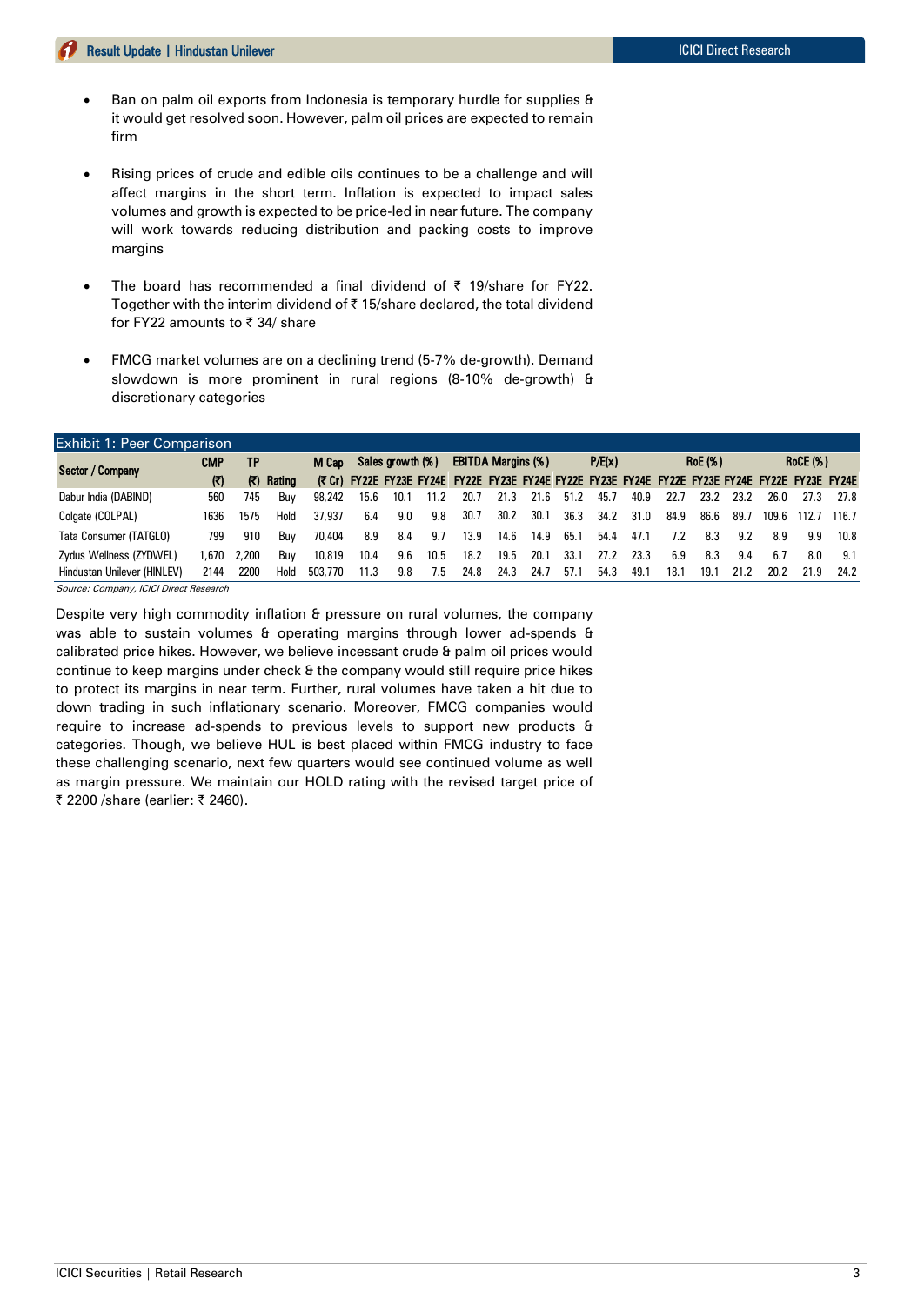Source: Company, ICICI Direct Research

Exhibit 2: Variance Analysis

| $\frac{1}{2}$<br>Particulars (₹ crore) | <b>Q4FY22</b> | <b>Q4FY22E</b> | Q4FY21   | <b>YoY</b> (%) | <b>Q3FY22</b> | $Q_0Q$ $(\%)$ | <b>Comments</b>                                                                                                                                                                   |
|----------------------------------------|---------------|----------------|----------|----------------|---------------|---------------|-----------------------------------------------------------------------------------------------------------------------------------------------------------------------------------|
| <b>Net Sales</b>                       | 13,190.0      | 12,984.6       | 11,947.0 | 10.4           | 12,900.0      | 2.2           | Revenue witnessed growth of 10.4% led entirely by<br>price hikes. Volumes remain flat                                                                                             |
| Other Operating Income                 | 272.0         | 201.1          | 185.0    | 47.0           | 192.0         | 41.7          |                                                                                                                                                                                   |
|                                        |               |                |          |                |               |               |                                                                                                                                                                                   |
| <b>Raw Material Expenses</b>           | 6,792.0       | 6,555.7        | 5,756.0  | 18.0           | 6,269.0       | 8.3           | Gross margins contracted 300 bps given sharp<br>increase in crude & palm oil prices                                                                                               |
| <b>Employee Expenses</b>               | 542.0         | 678.8          | 522.0    | 3.8            | 657.0         | $-17.5$       |                                                                                                                                                                                   |
| <b>Marketing Expenses</b>              | 1,290.0       | 1,288.6        | 1,413.0  | $-8.7$         | 1,189.0       | 8.5           | The compamny reduced its marketing spend to<br>protect operating margins                                                                                                          |
| Other operating expenses               | 1,593.0       | 1,534.2        | 1,484.0  | 7.3            | 1,698.0       | $-6.2$        |                                                                                                                                                                                   |
| <b>EBITDA</b>                          | 3,245.0       | 3,128.5        | 2,957.0  | 9.7            | 3,279.0       | $-1.0$        |                                                                                                                                                                                   |
| EBITDA margin (%)                      | 24.1          | 23.7           | 24.4     | $-27$ bps      | 25.0          | $-94$ bps     | With savings from marketing, employee & overhead<br>spends, the company was able to safequard<br>operating margins                                                                |
| Depreciation                           | 261.0         | 254.2          | 249.0    | 4.8            | 255.0         | 2.4           |                                                                                                                                                                                   |
| Interest                               | 36.0          | 29.8           | 9.0      | 300.0          | 25.0          | N.A.          |                                                                                                                                                                                   |
| Other Income                           | 122.0         | 103.5          | 109.0    | 11.9           | 91.0          | 34.1          |                                                                                                                                                                                   |
| <b>PBT</b>                             | 3,070.0       | 2,948.0        | 2,808.0  | 9.3            | 3,024.0       | 1.5           |                                                                                                                                                                                   |
| <b>Exceptional Items</b>               | 58.0          | 0.0            | 14.0     | N.A.           | $-66.0$       | N.A.          |                                                                                                                                                                                   |
| Tax Outgo                              | 801.0         | 906.4          | 679.0    | 18.0           | 781.0         | 2.6           |                                                                                                                                                                                   |
| <b>PAT</b>                             | 2,327.0       | 2,041.6        | 2,143.0  | 8.6            | 2,243.0       | 3.7           | Net profit witnessed a growth of 8.6% inline with<br>operating profit growth                                                                                                      |
| Key Metrics growth YoY (%)             |               |                |          |                |               |               |                                                                                                                                                                                   |
| Home care                              | 23.7          | 5.6            | 14.6     |                | 23.0          |               | The company took aggressive price hikes in fabric<br>wash brands to pass on high inflation of crude<br>derivatives. Leading brand surf excel enjoys the<br>pricing power          |
| Beauty & Personal care                 | 3.6           | 12.2           | 19.7     |                | 6.9           |               | BPC segment saw dismal growth given muted<br>volumes & small price hikes. The company didn't<br>pass on full cost inflation in dicretionary categories<br>to protect market share |
| <b>Food &amp; Refreshments</b>         | 5.3           | 2.3            | 96.4     |                | 3.3           |               | Led by strong growth in tea despite considerable dip<br>in tea procurement prices                                                                                                 |

Exhibit 3: Change in estimates (| Crore) Old New % Change Old New % change Comments Total operating Income 56130.9 56,225.9 0.2 60804.9 60444.9 EBITDA 13789.7 13448.9 -2.5 14904.7 14714.5 -1.3 EBITDA Margin (%) 24.6 23.9 -65 bps 24.5 24.3 PAT 9642.2 9280.8 -3.7 10499 10254.1 -2.3 EPS (₹) 41.0 39.5 -3.7 44.7 43.6 -2.4 FY23E -0.6 No major change in revenue estimates We cut our operating margin estimate with incessant inlfation in palm oil, crude & other important commodities FY24E

Source: ICICI Direct Research

#### Exhibit 4: Assumptions

|                               |             |             | <b>Current</b> |             |         |              | <b>Earlier</b>                                                                 |                    |                                                                                                            |
|-------------------------------|-------------|-------------|----------------|-------------|---------|--------------|--------------------------------------------------------------------------------|--------------------|------------------------------------------------------------------------------------------------------------|
| $(7 \text{ core})$            | <b>FY19</b> | <b>FY20</b> | <b>FY21</b>    | <b>FY22</b> | $-Y23E$ | <b>FY24E</b> | FY23F                                                                          | FY <sub>24</sub> F |                                                                                                            |
| Home care                     |             |             |                |             |         |              |                                                                                |                    | 12,876.0 13,642.0 13,959.0 16,578.0 17,904.2 19,157.5 17298.4 18509.3 No major change in revenue estimates |
| Personal care                 |             |             |                |             |         |              | 17.655.0  17.345.0  17.964.0  19.460.0  21.406.0  23.332.5  22.029.5  24.452.8 |                    |                                                                                                            |
| Food & Refreshments           | 7.133.0     |             |                |             |         |              | 7.450.0  13.204.0  14.105.0  14.951.3  15.848.4  14.840.0  15.730.4            |                    |                                                                                                            |
| Source: ICICI Direct Research |             |             |                |             |         |              |                                                                                |                    |                                                                                                            |

Source: ICICI Direct Research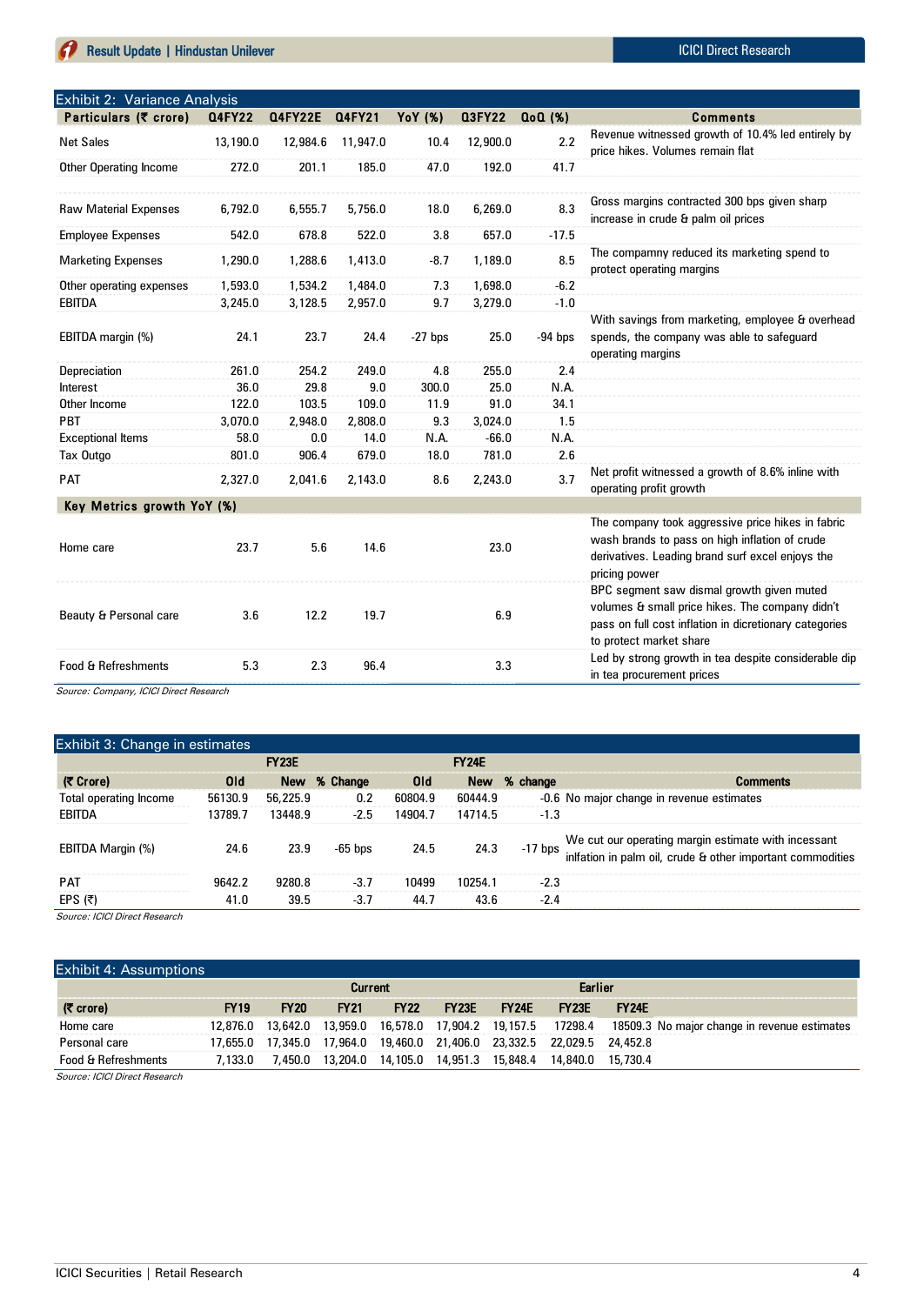## Key Metrics

Exhibit 5: Home care revenue ( $\bar{\tau}$  crore) and YoY growth (%)









Source: Company, ICICI Direct Research

Source: ICICI Direct Research, Company

#### Exhibit 8: EBITDA margin and raw material trend



Exhibit 9: PAT to grow at CAGR of 7.8% in FY22-24E



Source: Company, ICICI Direct Research

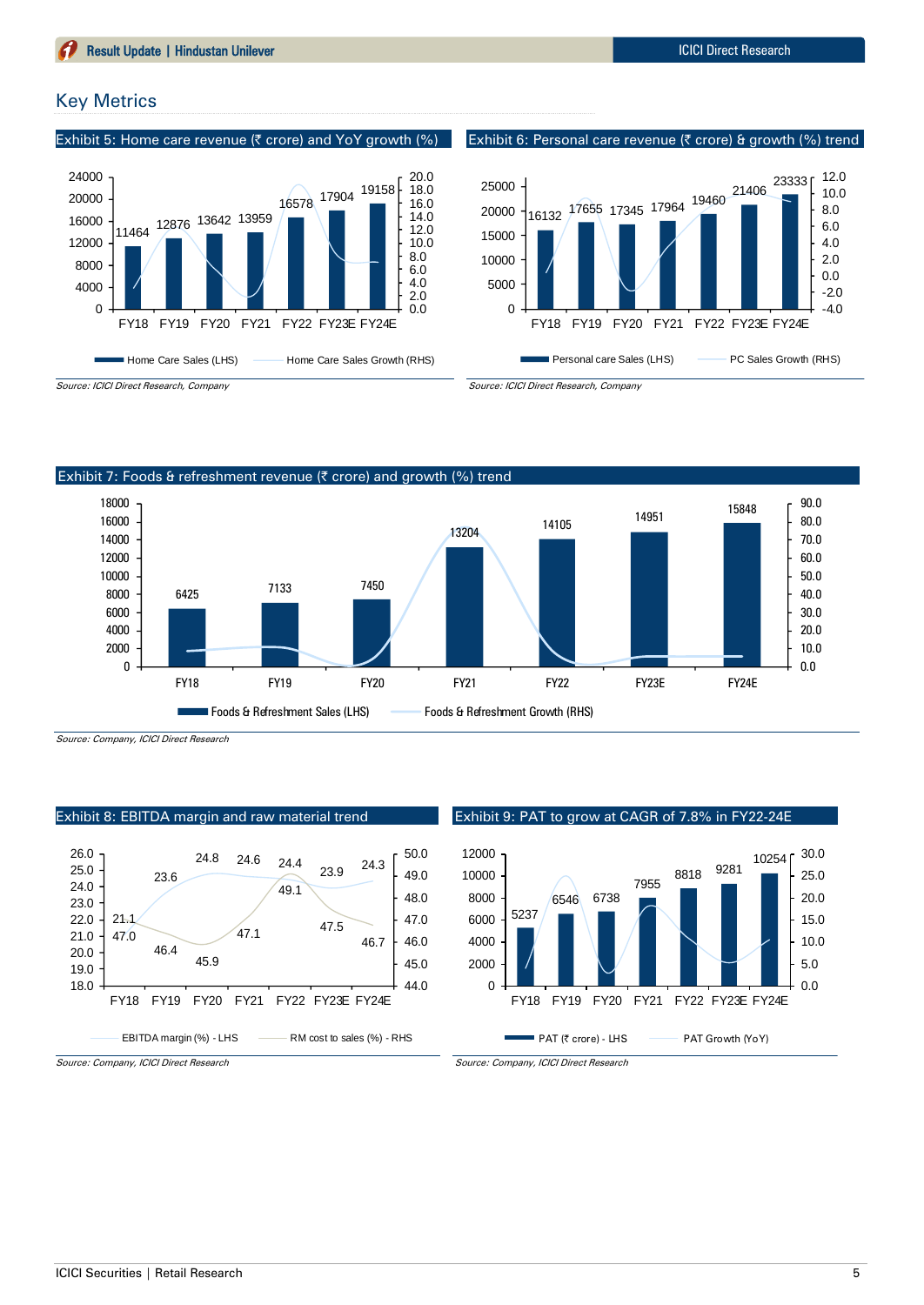## Financial Summary

| Exhibit 10: Profit and loss statement |             |             |              | ₹ crore      |
|---------------------------------------|-------------|-------------|--------------|--------------|
| (Year-end March)                      | <b>FY21</b> | <b>FY22</b> | <b>FY23E</b> | <b>FY24E</b> |
| <b>Total operating Income</b>         | 45,996.0    | 51,193.0    | 56,225.9     | 60,444.9     |
| Growth (%)                            | 18.6        | 11.3        | 9.8          | 7.5          |
| <b>Raw Material Expenses</b>          | 21,677.0    | 25,124.0    | 26,680.8     | 28,248.1     |
| <b>Employee Expenses</b>              | 2,229.0     | 2,399.0     | 2,765.7      | 2,973.2      |
| <b>Marketing Expenses</b>             | 4,737.0     | 4,718.0     | 5,586.6      | 6,184.2      |
| <b>Administrative Expenses</b>        | 0.0         | 0.0         | 3,097.5      | 3,330.0      |
| Other expenses                        | 6,029.0     | 6,449.0     | 4,646.3      | 4,995.0      |
| <b>Total Operating Expenditure</b>    | 34,672.0    | 38,690.0    | 42,777.0     | 45,730.5     |
| <b>EBITDA</b>                         | 11,324.0    | 12,503.0    | 13,448.9     | 14,714.5     |
| Growth (%)                            | 18.0        | 10.4        | 7.6          | 9.4          |
| Depreciation                          | 1,012.0     | 1,025.0     | 1,359.4      | 1,385.4      |
| Interest                              | 108.0       | 98.0        | 88.2         | 79.4         |
| Other Income                          | 513.0       | 393.0       | 440.2        | 493.0        |
| <b>Exceptional Income</b>             | $-226.5$    | $-34.0$     | $-34.0$      | $-34.0$      |
| <b>PBT</b>                            | 10,490.5    | 11,739.0    | 12,407.5     | 13,708.7     |
| <b>Total Tax</b>                      | 2,536.0     | 2,921.0     | 3,126.7      | 3,454.6      |
| PAT                                   | 7,954.5     | 8,818.0     | 9,280.8      | 10,254.1     |
| Growth (%)                            | 18.1        | 10.9        | 5.2          | 10.5         |
| EPS $(5)$                             | 33.9        | 37.5        | 39.5         | 43.6         |

| Exhibit 11: Cash flow statement        |             |             |              | ₹ crore      |
|----------------------------------------|-------------|-------------|--------------|--------------|
| (Year-end March)                       | <b>FY21</b> | <b>FY22</b> | <b>FY23E</b> | <b>FY24E</b> |
| Profit after Tax                       | 8,123.0     | 9,019.0     | 9,280.8      | 10,254.1     |
| Add: Depreciation                      | 1,069.0     | 1,040.0     | 1,359.4      | 1,385.4      |
| (Inc)/dec in Current Assets            | $-866.0$    | $-992.0$    | $-942.9$     | 242.1        |
| Inc/(dec) in CL and Provisions         | 810.0       | 203.0       | 724.8        | 1,853.1      |
| CF from operating activities           | 8,957.0     | 8,964.0     | 10,422.1     | 13,734.6     |
| (Inc)/dec in Investments               | $-1,467.0$  | $-1,096.0$  | $-100.0$     | $-100.0$     |
| (Inc)/dec in loans & advances          | $-532.0$    | $-770.0$    | $-25.0$      | $-25.0$      |
| (Inc)/dec in Fixed Assets              | 0.0         | 0.0         | $-1,358.4$   | $-1,385.4$   |
| Others                                 | 632.0       | 134.0       | $-121.4$     | 24.6         |
| CF from investing activities           | (1, 367.0)  | (1,732.0)   | (1,604.8)    | (1,485.8)    |
| Issue/(Buy back) of Equity             | 0.0         | 0.0         | 0.0          | 0.0          |
| Inc/(dec) in loan funds                | 0.0         | 0.0         | 0.0          | 0.0          |
| Dividend paid & dividend tax           | $-8,811.0$  | $-7,519.0$  | $-9,400.0$   | $-10,340.0$  |
| Inc/(dec) in Sec. premium              | 0.0         | 0.0         | 0.0          | 0.0          |
| Others                                 | $-469.0$    | $-465.0$    | 0.0          | 0.0          |
| CF from financing activities           | (9,280.0)   | (7,984.0)   | (9,400.0)    | (10, 340.0)  |
| Net Cash flow                          | $-1,390.0$  | $-752.0$    | $-582.7$     | 1,908.8      |
| <b>Opening Cash</b>                    | 3,130.0     | 1,740.0     | 988.0        | 405.3        |
| <b>Closing Cash*</b>                   | 4,321.0     | 3,618.0     | 3.035.3      | 4.944.1      |
| Source: Company, ICICI Direct Research |             |             |              |              |

Source: Company, ICICI Direct Research

| Exhibit 12: Balance Sheet        |              |             |              | ₹ crore      |
|----------------------------------|--------------|-------------|--------------|--------------|
| (Year-end March)                 | <b>FY21E</b> | <b>FY22</b> | <b>FY23E</b> | <b>FY24E</b> |
| Liabilities                      |              |             |              |              |
| <b>Equity Capital</b>            | 235.0        | 235.0       | 235.0        | 235.0        |
| <b>Reserve and Surplus</b>       | 47,199.0     | 48,525.0    | 48,405.8     | 48,319.9     |
| <b>Total Shareholders funds</b>  | 47,434.0     | 48,760.0    | 48,640.8     | 48,554.9     |
| Other Non Current Liabilities    | 2,304.0      | 2,339.0     | 2,339.0      | 2,339.0      |
| <b>Long Term Provisions</b>      | 1551.0       | 1553.0      | 139.6        | 154.2        |
| <b>Total Liabilities</b>         | 57,275.0     | 58,793.0    | 57,270.4     | 57,209.1     |
| <b>Assets</b>                    |              |             |              |              |
| <b>Gross Block</b>               | 9,305.0      | 10,357.0    | 10,557.0     | 10,757.0     |
| Less: Acc Depreciation           | 3,519.0      | 4,544.0     | 4,544.0      | 4,544.0      |
| <b>Net Block</b>                 | 5,786.0      | 5,813.0     | 6,013.0      | 6,213.0      |
| <b>Capital WIP</b>               | 623.0        | 901.0       | 700.0        | 500.0        |
| <b>Total Fixed Assets</b>        | 6,409.0      | 6.714.0     | 6,713.0      | 6,713.0      |
| <b>Goodwill on Consolidation</b> | 17316        | 17316       | 17316        | 17316        |
| Net Intangible Assets            | 27,925.0     | 27,905.0    | 27,905.0     | 27,905.0     |
| Other Investments                | 312.0        | 612.0       | 712.0        | 812.0        |
| Inventory                        | 3,383.0      | 3,890.0     | 4,546.3      | 4.072.9      |
| <b>Debtors</b>                   | 1.648.0      | 1.932.0     | 2.273.1      | 2,117.9      |
| <b>Loans and Advances</b>        | 0.0          | 0.0         | 0.0          | 0.0          |
| Investments & Other CA           | 1,605.0      | 1,697.0     | 1,515.4      | 1,629.1      |
| Cash                             | 4,321.0      | 3,618.0     | 3,035.3      | 4,944.1      |
| <b>Total Current Assets</b>      | 13,640.0     | 14,647.0    | 15,007.2     | 16,674.0     |
| <b>Creditors</b>                 | 8,627.0      | 8,864.0     | 9,698.8      | 11,404.0     |
| Provisions & other CL            | 2,214.0      | 2,080.0     | 1,970.1      | 2,117.9      |
| <b>Total Current Liabilities</b> | 10,841.0     | 10,944.0    | 11,668.8     | 13,521.9     |
| <b>Net Current Assets</b>        | 2,799.0      | 3.703.0     | 3,338.4      | 3,152.1      |
| <b>Others Non-Current Assets</b> | 1,133.0      | 1,261.0     | 1,286.0      | 1,311.0      |
| <b>Application of Funds</b>      | 57.275.0     | 58.793.0    | 57.270.4     | 57.209.1     |

| Exhibit 13: Key ratios               |             |             |              |              |
|--------------------------------------|-------------|-------------|--------------|--------------|
| (Year-end March)                     | <b>FY21</b> | <b>FY22</b> | <b>FY23E</b> | <b>FY24E</b> |
| Per share data (₹)                   |             |             |              |              |
| <b>EPS</b>                           | 33.9        | 37.5        | 39.5         | 43.6         |
| Cash EPS                             | 38.2        | 41.9        | 45.3         | 49.5         |
| BV                                   | 201.9       | 207.5       | 207.0        | 206.7        |
| <b>DPS</b>                           | 27.0        | 34.0        | 40.0         | 44.0         |
| Cash Per Share                       | 18.4        | 15.4        | 12.9         | 21.0         |
| <b>Operating Ratios (%)</b>          |             |             |              |              |
| <b>EBITDA/Total Operating Income</b> | 24.6        | 24.4        | 23.9         | 24.3         |
| <b>PBT Margin</b>                    | 23.3        | 23.0        | 22.1         | 22.7         |
| <b>PAT Margin</b>                    | 17.3        | 17.2        | 16.5         | 17.0         |
| Inventory days                       | 27          | 28          | 30           | 25           |
| Debtor days                          | 13          | 14          | 15           | 13           |
| Creditor days                        | 69          | 64          | 64           | 70           |
| <b>Return Ratios (%)</b>             |             |             |              |              |
| RoE                                  | 17.1        | 18.1        | 19.1         | 21.2         |
| RoCE                                 | 18.9        | 20.2        | 21.9         | 24.2         |
|                                      |             |             |              |              |
| <b>Valuation Ratios (x)</b>          |             |             |              |              |
| P/E                                  | 63.3        | 57.1        | 54.3         | 49.1         |
| EV / EBITDA                          | 44.1        | 40.0        | 37.2         | 33.9         |
| EV / Net Sales                       | 11.0        | 9.9         | 9.1          | 8.4          |
| Market Cap / Sales                   | 11.1        | 10.0        | 9.1          | 8.5          |
| Price to Book Value                  | 10.6        | 10.3        | 10.4         | 10.4         |
| <b>Solvency Ratios</b>               |             |             |              |              |
| Debt/EBITDA                          | 0.0         | 0.0         | 0.0          | 0.0          |
| Debt / Equity                        | 0.0         | 0.0         | 0.0          | 0.0          |
| <b>Current Ratio</b>                 | 0.9         | 1.0         | 1.0          | 0.9          |
| <b>Quick Ratio</b>                   | 0.5         | 0.7         | 0.6          | 0.6          |

Source: Company, ICICI Direct Research

Source: Company, ICICI Direct Research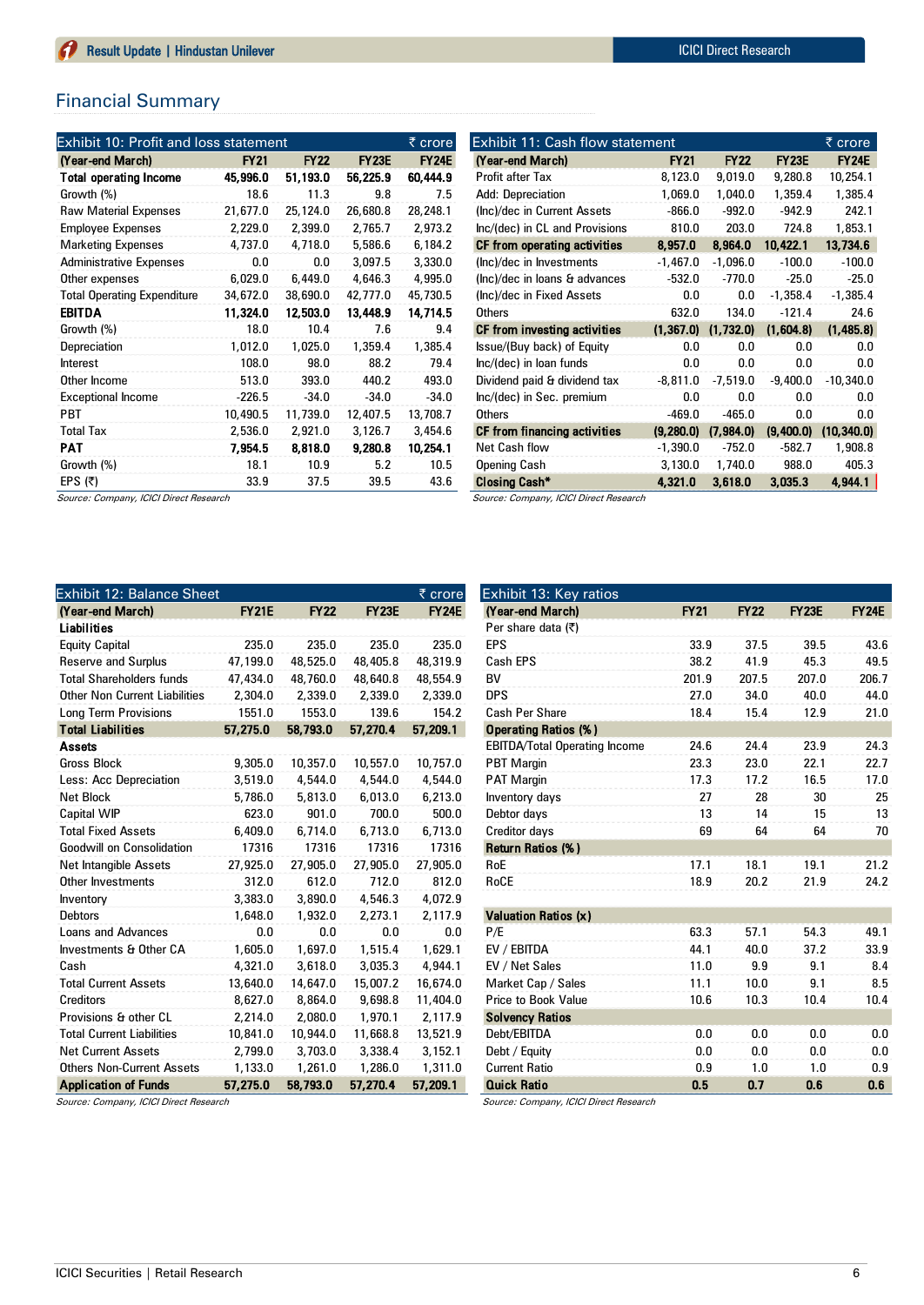|                                    | Exhibit 14: ICICI Direct coverage universe (FMCG) |                         |        |              |                   |           |       |              |                                                       |      |                 |      |     |                 |       |       |       |                |       |
|------------------------------------|---------------------------------------------------|-------------------------|--------|--------------|-------------------|-----------|-------|--------------|-------------------------------------------------------|------|-----------------|------|-----|-----------------|-------|-------|-------|----------------|-------|
|                                    | CMP                                               | ΤP                      |        | M Cap        |                   | EPS $(7)$ |       |              | P/E(x)                                                |      | Price/Sales (x) |      |     | <b>RoCE (%)</b> |       |       |       | <b>RoE</b> (%) |       |
|                                    | $\mathcal{L}$                                     | $\left( \nabla \right)$ | Rating | (₹ Cr)       | FY22E FY23E FY24E |           |       | <b>FY22E</b> | FY23E FY24E FY22E FY23E FY24E FY22E FY23E FY24E FY22E |      |                 |      |     |                 |       |       |       | FY23E FY24E    |       |
| Colgate (COLPAL)                   | .636                                              | .575                    | Hold   | 37.937       | 38.5              | 40.8      | 45.0  | 42.5         | 40.1                                                  | 36.4 | 7.4             | 6.8  | 6.2 | 109.6           | 112.7 | 116.7 | 84.9  | 86.6           | 89.7  |
| Dabur India (DABIND)               | 560                                               | 745                     | Buv    | 98,242       | 10.9              | 12.2      | 13.6  | 51.6         | 46.0                                                  | 41.2 | 8.9             | 8.1  | 7.3 | 26.0            | 27.3  | 27.8  | 22.7  | 23.2           | 23.2  |
| Hindustan Unilever (HINLEV)        | 2.144                                             | 2,200                   | Hold   | 503,770      | 37.5              | 39.5      | 43.6  | 57.1         | 54.3                                                  | 49.1 | 10.0            | 9.1  | 8.5 | 20.2            | 21.9  | 24.2  | 18.1  | 19.1           | 21.2  |
| ITC Limited (ITC)                  | 258                                               | 260                     |        | Hold 287,822 | 12.6              | 14.6      | 16.2  | 20.5         | 17.7                                                  | 15.9 | 5.0             | 4.8  | 4.3 | 32.4            | 35.9  | 38.5  | 25.0  | 27.7           | 29.6  |
| Jyothy Lab (JYOLAB)                | 155                                               | 150                     | Hold   | 5.133        | 4.2               | 6.2       | 6.5   | 36.6         | 25.0                                                  | 23.8 | 2.3             | 2.2  | 2.0 | 19.1            | 26.6  | 28.0  | 16.5  | 23.1           | 23.7  |
| Marico (MARLIM)                    | 530                                               | 550                     | Buv    | 60,768       | 10.0              | 11.4      | 12.3  | 52.8         | 46.4                                                  | 42.9 | 6.3             | 5.9  | 5.5 | 42.6            | 47.5  | 49.1  | 38.4  | 41.4           | 42.7  |
| Nestle (NESIND)                    | 18.223 19.050                                     |                         | Hold   | 175,243      | 222.4             | 252.9     | 291.6 | 81.9         | 72.0                                                  | 62.5 | 12.0            | 10.8 | 9.8 | 58.7            | 58.8  | 62.9  | 111.3 | 110.4          | 111.8 |
| <b>Tata Consumer Products (TAT</b> | 799                                               | 910                     | Buv    | 70.404       | 11.7              | 14.1      | 16.2  | 68.0         | 56.8                                                  | 49.3 | 5.6             | 5.1  | 4.7 | 8.9             | 9.9   | 10.8  | 7.2   | 8.3            | 9.2   |
| VST Industries (VSTIND)            | 3.220                                             | 3,425                   | Hold   | 4.986        | 229.3             | 252.9     | 290.5 | 14.0         | 12.7                                                  | 11.1 | 4.2             | 3.9  | 3.6 | 39.2            | 44.6  | 50.6  | 30.0  | 33.4           | 37.8  |
| Varun Beverage (VARBEV)            | 1.036                                             | 1.050                   | Hold   | 41.121       | 17.2              | 20.5      | 25.2  | 60.2         | 50.6                                                  | 41.0 | 4.7             | 4.2  | 3.8 | 17.1            | 20.5  | 24.9  | 18.3  | 18.9           | 21.3  |
| Zydus Wellness (ZYDWEL)            | .670                                              | 2.200                   | Buv    | 10,819       | 51.4              | 62.6      | 73.0  | 32.5         | 26.7                                                  | 22.9 | 5.3             | 4.8  | 4.3 | 6.7             | 8.0   | 9.1   | 6.9   | 8.3            | 9.4   |

Source: Bloomberg, ICICI Direct Research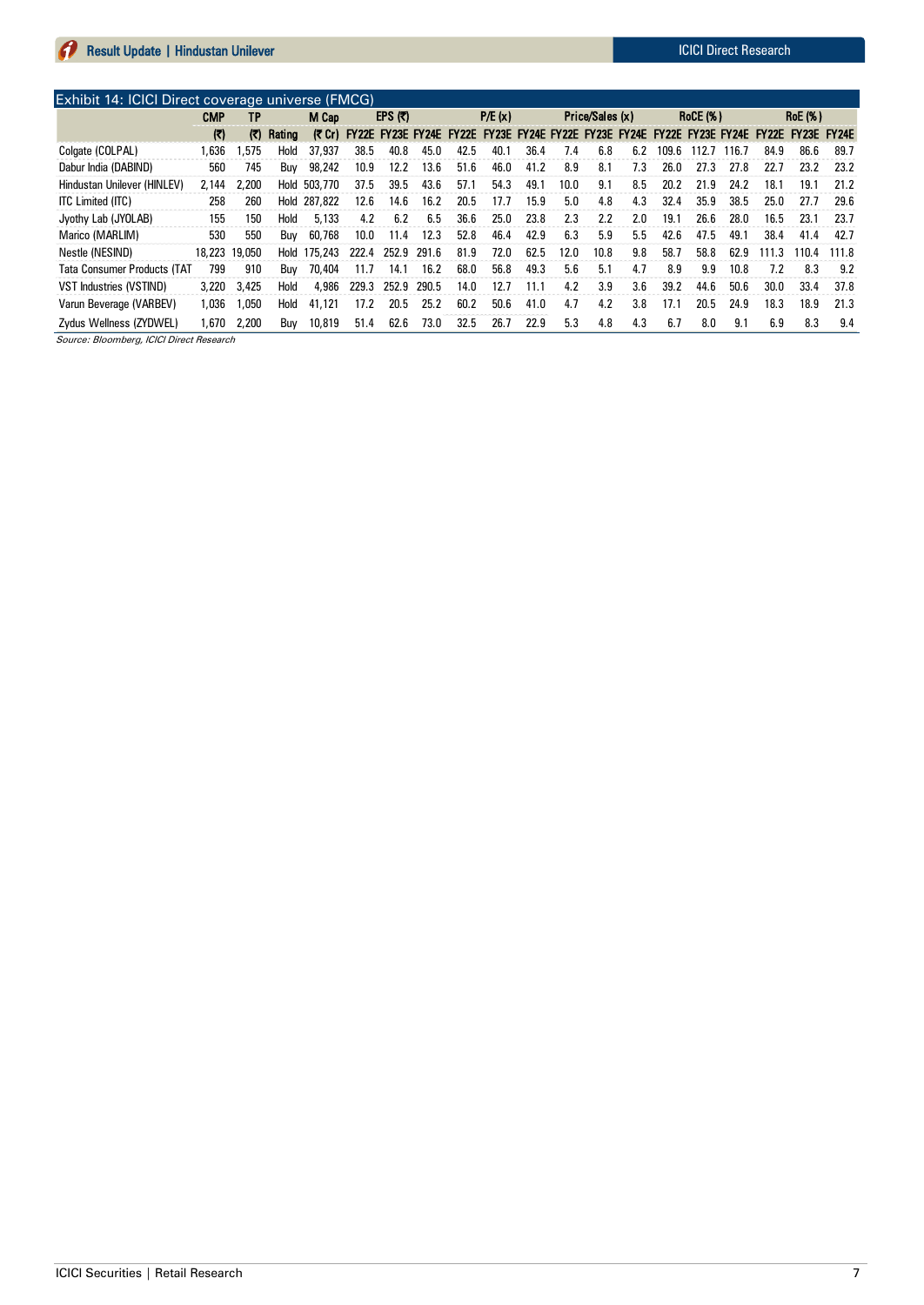## RATING RATIONALE

ICICI Direct endeavours to provide objective opinions and recommendations. ICICI Direct assigns ratings to its stocks according -to their notional target price vs. current market price and then categorizes them as Buy, Hold, Reduce and Sell. The performance horizon is two years unless specified and the notional target price is defined as the analysts' valuation for a stock

Buy: >15% Hold: -5% to 15%; Reduce: -15% to -5%; Sell: <-15%



ICICI Direct Research Desk, ICICI Securities Limited, 1st Floor, Akruti Trade Centre, Road No 7, MIDC, Andheri (East) Mumbai – 400 093 research@icicidirect.com

Pankaj Pandey **Head – Research head pankaj.pandey@icicisecurities.com**